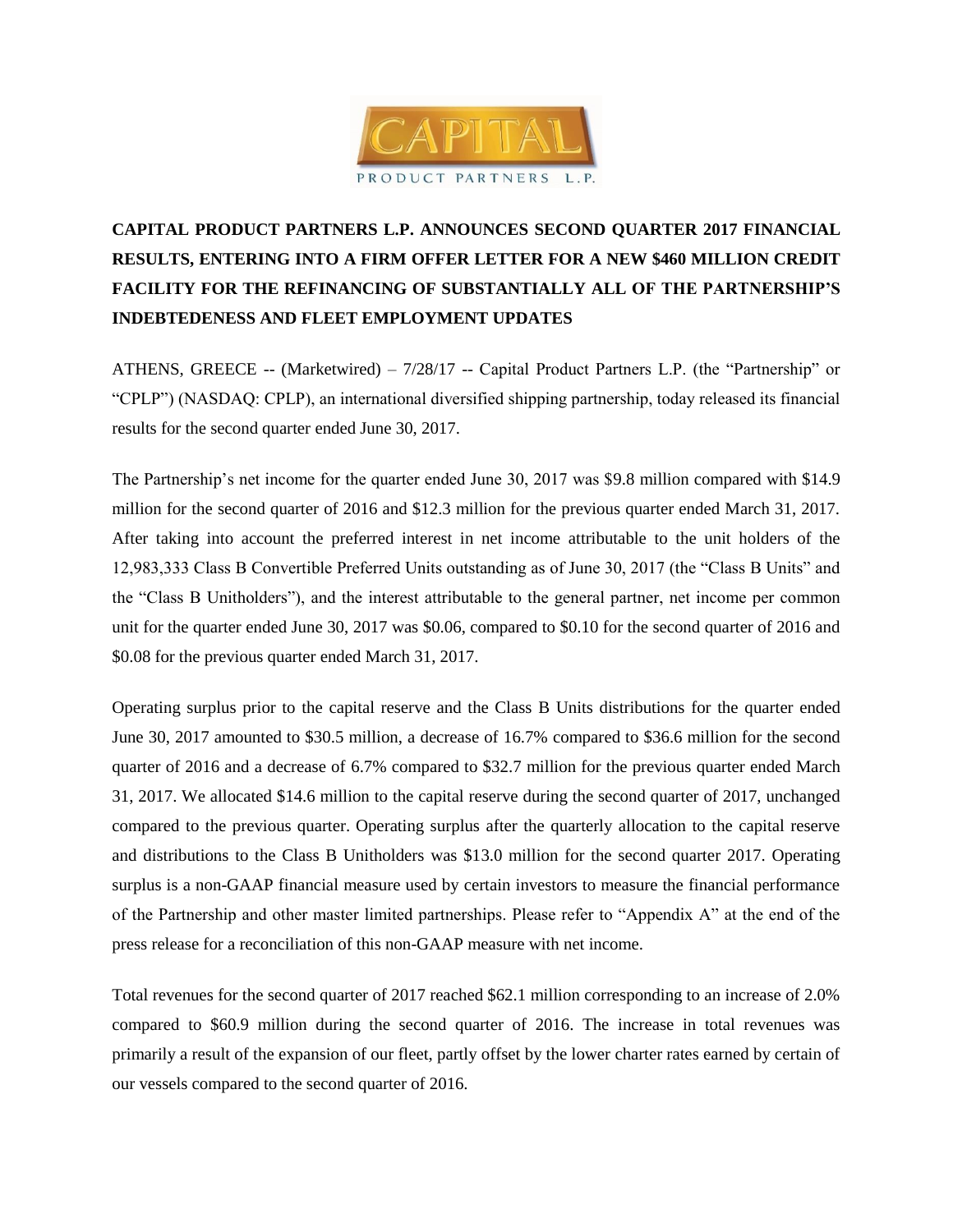Total expenses for the second quarter of 2017 were \$45.7 million compared to \$40.3 million in the second quarter of 2016. Total vessel operating expenses during the second quarter of 2017 amounted to \$22.0 million, an increase of 17.6% compared to \$18.7 million during the second quarter of 2016. The increase primarily reflects the expansion of our fleet and the increase in the number of vessels in our fleet incurring operating expenses, following the redelivery of M/T 'Atlantas II' in September 2016 and M/T 'Aktoras' and M/T 'Aiolos' in March 2017, which were previously employed on bareboat charters. Total expenses for the second quarter of 2017 include vessel depreciation and amortization of \$18.5 million compared to \$17.9 million in the second quarter of 2016, corresponding to an increase of 3.4%, also attributable to the expansion of our fleet. General and administrative expenses for the second quarter of 2017 were \$1.5 million, in line with the second quarter of 2016.

Total other expense, net for the second quarter of 2017 was \$6.6 million compared to \$5.7 million in the second quarter of 2016. Total other expense, net includes interest expense and finance costs of \$6.7 million, compared to \$6.0 million in the second quarter of 2016. The increase primarily reflects higher interest costs incurred during the second quarter of 2017, mainly as a result of an increase in the LIBOR weighted average interest rate compared to the same period in 2016.

As of June 30, 2017, total partners' capital amounted to \$929.8 million, an increase of \$2.0 million compared to \$927.8 million as of December 31, 2016. The increase primarily reflects net income for the six months ended June 30, 2017, partly offset by distributions declared and paid during the first half of 2017 in the total amount of \$25.6 million.

Total cash as of June 30, 2017, amounted to \$156.3 million out of which restricted cash (under our credit facilities) amounted to \$18.0 million.

As of June 30, 2017, the Partnership's total debt decreased by \$8.7 million to \$596.3 million, compared to \$605.0 million as of December 31, 2016 due to scheduled loan principal payments during the first half of 2017.

**New \$460 million credit facility for the refinancing of substantially all of our existing credit facilities** 

On May 22, 2017, we entered into a firm offer letter for a senior secured term loan facility (the "New Facility") of up to \$460.0 million with HSH Nordbank AG ("HSH") and ING Bank N.V. ("ING") as mandated lead arrangers and bookrunners and BNP Paribas and National Bank of Greece S.A. as arrangers. The lenders also include Alpha Bank S.A., Piraeus Bank S.A. and Skandinaviska Enskilda Banken AB (Publ). The closing of the credit facility is subject to finalization of the long form loan documentation. We intend to use the net proceeds of the loans under the New Facility, together with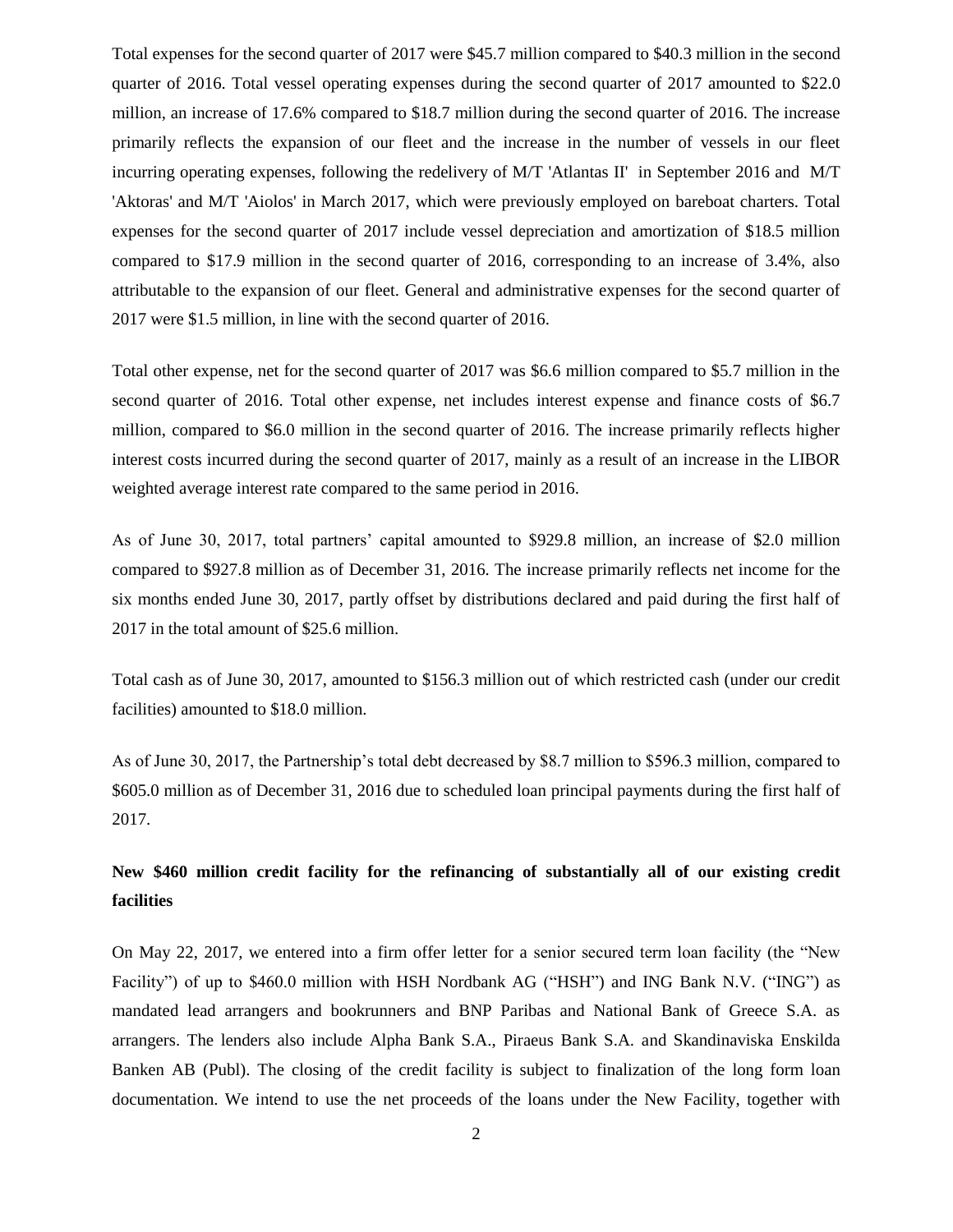available cash of approximately \$120.6 million, to refinance, four out of five of our existing credit facilities amounting to \$580.6 million in total: (i) our 2007 revolving credit facility of up to \$370.0 million led by HSH, (ii) our 2008 non-amortizing credit facility of up to \$350.0 million led by HSH, (iii) our 2011 credit facility of up to \$25.0 million with Credit Agricole Bank, and (iv) our 2013 senior secured credit facility of up to \$225.0 million led by ING. Following our planned refinancing, our debt will consist only of the loans outstanding under the New Facility and our 2015 credit facility with ING, and will total approximately \$475.8 million. The New Facility has a six year maturity from drawdown, but it will be repayable in any event no later than November 2023. The New Facility is comprised of two tranches. Tranche A amounts to the lower of (i) \$259.0 million and (ii) 57.5% of the value of 11 of our vessels with an average age of 3.0 years, and shall be repaid in 24 equal quarterly instalments of up to \$4.8 million in addition to a balloon instalment of \$143.0 million (payable together with the final quarterly instalment). Tranche B amounts to the lower of (i) \$201.0 million and (ii) 57.5% of the value of 24 of our vessels with an average age of 10.3 years, and shall be repaid fully in 24 equal quarterly instalments of up to \$8.4 million. The loans drawn under the New Facility will bear interest at LIBOR plus a margin of 3.25%. Our covenants under the New Facility are substantially similar to covenants made under our existing credit facilities and do not contain any restrictions on distributions to our unit holders in the absence of an event of default.

# **Fleet Employment Update**

The M/T 'Aktoras' (36,759 IMO II/III Chemical Product Tanker built 2006 Hyundai Mipo Dockyard, South Korea) and M/T 'Aiolos' (36,725 IMO II/III Chemical Product Tanker built 2007 Hyundai Mipo Dockyard, South Korea) were redelivered to us on 11 and 25 March 2017 respectively from their previous ten year bareboat employment with BP Shipping Ltd ("BP"), which was at above market rates compared to period rates prevailing currently in the market. Both vessels were trading 'dirty' petroleum products during their employment with BP and as a result had to incur off hire days, in order to be prepared for clean product trading. In addition, in order to transition the vessels to clean petroleum product trading and reposition them for longer term employment, they have been trading on voyage or short time charters during the second quarter of 2017.

The M/T 'Alkiviadis' (36,721 dwt, Ice Class 1A IMO II/III Chemical/ Product, built 2006 Hyundai Mipo Dockyard Company Ltd., South Korea) has extended its employment with CSSA S.A. (the shipping affiliate of Total S.A.) for an additional 12 months (+/- 30 days) at a gross daily rate of \$12,750 per day. The charter extension will commence in early August with the earliest charter expiration in July 2018. The vessel is currently earning a gross daily rate of \$13,300 per day.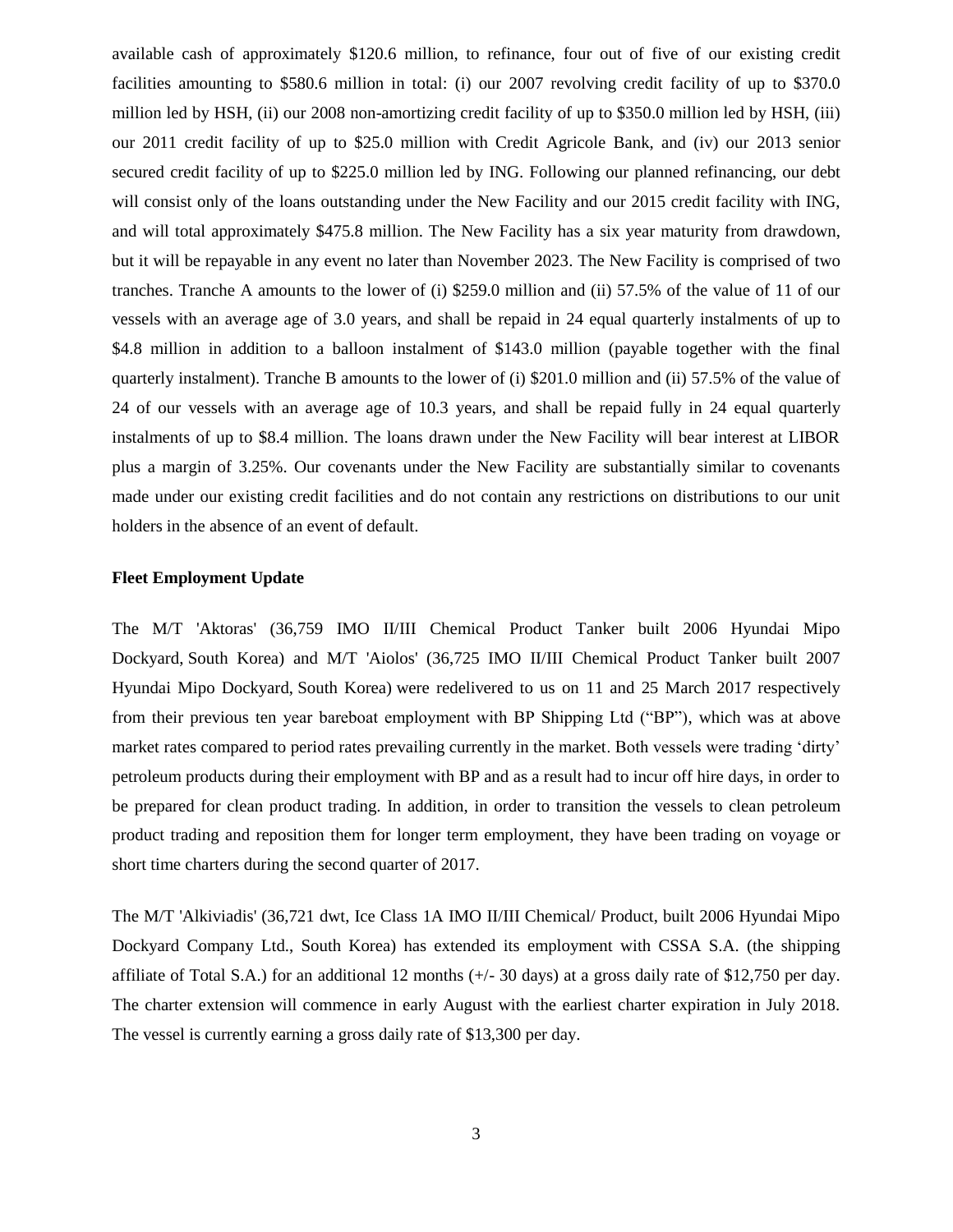As a result of the new charter, our charter coverage for 2017 and 2018 now stands at 83% and 52%, respectively.

### **Quarterly Common and Class B Unit Cash Distribution**

On July 20, 2017, the Board of Directors of the Partnership declared a cash distribution of \$0.08 per common unit for the second quarter of 2017 payable on August 11, 2017 to common unit holders of record on August 3, 2017.

In addition, on July 20, 2017, the Board of Directors of the Partnership declared a cash distribution of \$0.21375 per Class B Unit for the second quarter of 2017, in line with the requirements of the Partnership's Second Amended and Restated Partnership Agreement, as amended. The second quarter of 2017 Class B Unit cash distribution will be paid on August 10, 2017 to Class B Unitholders of record on August 2, 2017.

#### **Market Commentary**

### Product & Crude Tanker Markets

Product tanker spot rates remained on average close to historically low levels during the second quarter of 2017. On the supply side, increased tonnage availability continued to apply downward pressure on rates, with year on year product tanker fleet growth estimated at 5.2% as of the end of the second quarter. The pressure on rates was further exacerbated by limited arbitrage opportunities, as OECD oil product inventories remained close to historically high levels. In the West, the market was supported by solid exports from the U.S., which reached seasonally new record levels, on the back of increased U.S. refinery throughput and increased demand from Latin America. Nevertheless, this was insufficient to reduce the supply-demand imbalance in the market. In the East, refinery maintenance in the first part of the quarter and decreased Chinese products exports had a negative impact on chartering activity. The market modestly recovered in June on the back of a rebound in Chinese exports and as refineries returned from maintenance, but rates remained overall at subdued levels on most trading routes.

In the period market, rates for Medium Range ("MR") product tankers have seen a modest improvement compared to the previous quarter with the bulk of fixtures currently being short-term, as owners remain reluctant to fix longer period.

On the supply side, despite somewhat increased activity in terms of new orders for product tankers, the MR product tanker orderbook currently stands at 7.1%, the lowest level on record. In addition, product tanker deliveries continued to experience significant slippage during the first half of 2017, as approximately 32% of the expected MR and handy size tanker newbuildings were not delivered on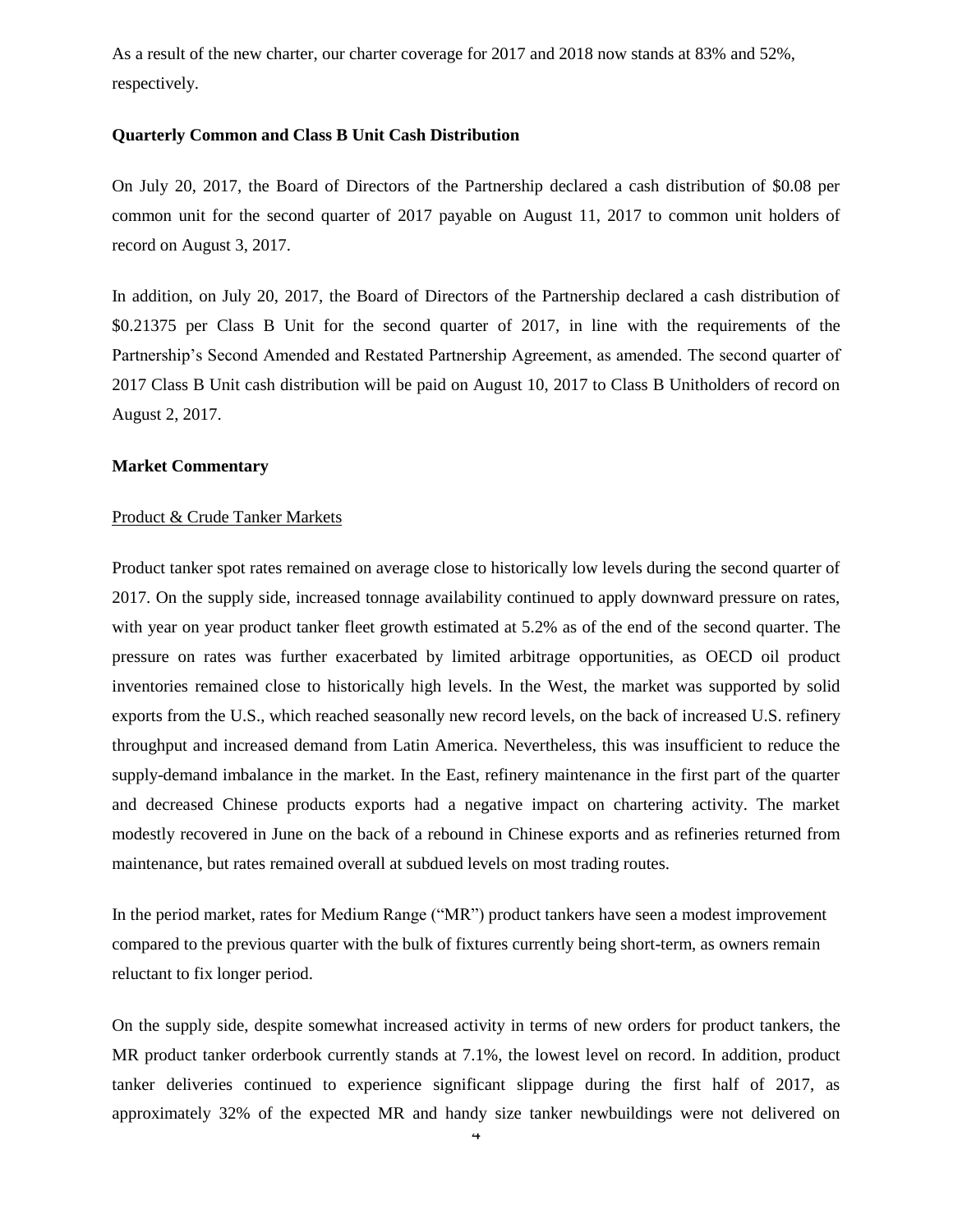schedule. Analysts estimate that net fleet growth for MR product tankers will amount to 3.0% in 2017, below the 2016 growth rate of 4.9%. On the demand side, analysts expect overall product tanker demand growth of 2.4% in 2017, largely supported by growth in imports into Latin America and Asia and continued growth in U.S. exports.

Suezmax spot earnings softened in the second quarter of 2017 compared to the preceding quarter. The existing agreement between a joint committee of OPEC and Non-OPEC oil producers to cut oil production continued to limit demand for Suezmaxes, while activity further waned in June as we entered the traditionally weak summer season. In addition, increased Suezmax newbuilding deliveries combined with weak rates across other crude tanker segments added pressure on the market. On the positive side, Chinese crude imports remained at firm levels.

The soft spot market had a negative impact on period activity as well as period charter rates, which declined when compared to the previous quarter.

On the supply side, the Suezmax orderbook represented, at the end of the second quarter of 2017, approximately 13.1% of the current fleet. Contracting activity continues to be limited, as 14 Suezmax tankers have been ordered since the start of the year. Analysts estimate that slippage for the first half of 2017 amounted to 31% of the expected deliveries. In terms of demand, Suezmax tonne/miles are expected to be supported by rising long-haul exports from the U.S. and growing crude import demand in India. Overall demand for the sector is projected to expand by 5.3% in 2017.

### Neo-Panamax Container Market

The neo-panamax charter market continued to see improving charter rates for most of the second quarter of 2017, as increased employment opportunities absorbed idle tonnage. However, the charter market remains volatile, as rates seemed to cool off in most container segments towards the end of the quarter.

Increased vessel demand led to a further decrease of the idle container fleet from 4.5% at the end of the first quarter of 2017 to approximately 2.7%.

In addition, analysts have revised their demand growth projections for containerized cargo for full year 2017 to 4.8% from 4.3% in the previous quarter.

At the same time, the expected net fleet growth for 2017 has increased from 1.7% at the end of previous quarter to 2.7%, due to a slowdown in container vessel demolition, as well as reduced slippage for newbuilding deliveries in the second quarter of 2017. Analysts estimate that approximately 278,641 TEU's have been scrapped in the first half of 2017 compared to 268,250 in the same period last year. At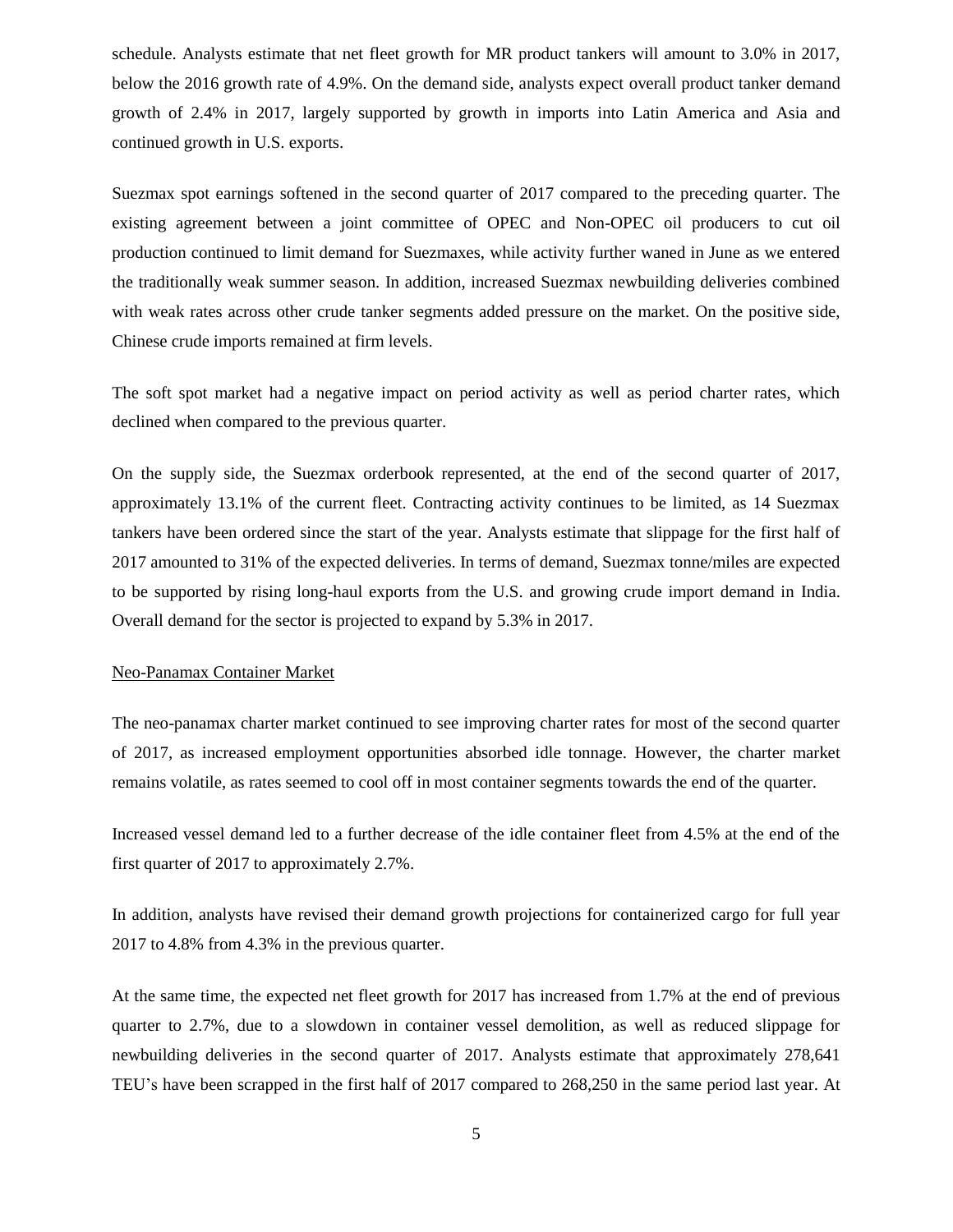the end of the second quarter of 2017, the container orderbook stood at 13.7% of the current fleet, down from 15.1% in the previous quarter, which is at the lowest level on record.

## **Management Commentary**

Mr. Jerry Kalogiratos, Chief Executive and Chief Financial Officer of the Partnership's General Partner, commented:

"We are pleased to have completed a major milestone for the Partnership with the arrangement of our new \$460.0 million credit facility to refinance, together with available cash, substantially all of our existing credit facilities. There are many benefits to the forthcoming refinancing. First, we expect that the contemplated refinancing will give our unitholders enhanced visibility on our financial position, as this will refinance the vast majority of our debt obligations well into 2023. Second, the envisaged prepayment associated with the refinancing will significantly reduce our indebtedness with our pro forma debt to capitalization ratio amounting to 33.8% as of June 30, 2017 (after giving effect to the refinancing) compared to 39.1% as of June 30, 2017. Additionally, we believe that the dual tranche structure of our new facility greatly mitigates the refinancing risk for the Partnership in the future, as the tranche collateralized by close to two thirds of our vessels will be fully amortizing without a balloon payment at maturity of the loan. The only bullet payment upon maturity of our new facility is therefore expected to amount to \$143.0 million, compared to assumed net book value of the collateral fleet of \$846.1 million, assuming solely, for this purpose, depreciation and amortization in line with our accounting policies and no write offs through 2023. Finally, annual amortization under our new credit facility is expected to be lower than the amount we currently allocate to our capital reserve, in addition to any interest cost savings from our reduced indebtedness.

"We strongly believe that this transaction will further strengthen our balance sheet and will be an important cornerstone, as we turn our attention to growth. We aim, subject to market conditions and the availability of financing, to further increase the long-term distributable cash flow of the Partnership by pursuing additional accretive transactions including a number of acquisition opportunities from Capital Maritime & Trading Corp. ("Capital Maritime"), our sponsor."

#### **Conference Call and Webcast**

Today, July 28, 2017, the Partnership will host an interactive conference call at 9:00 am Eastern Time to discuss the financial results.

#### **Conference Call Details:**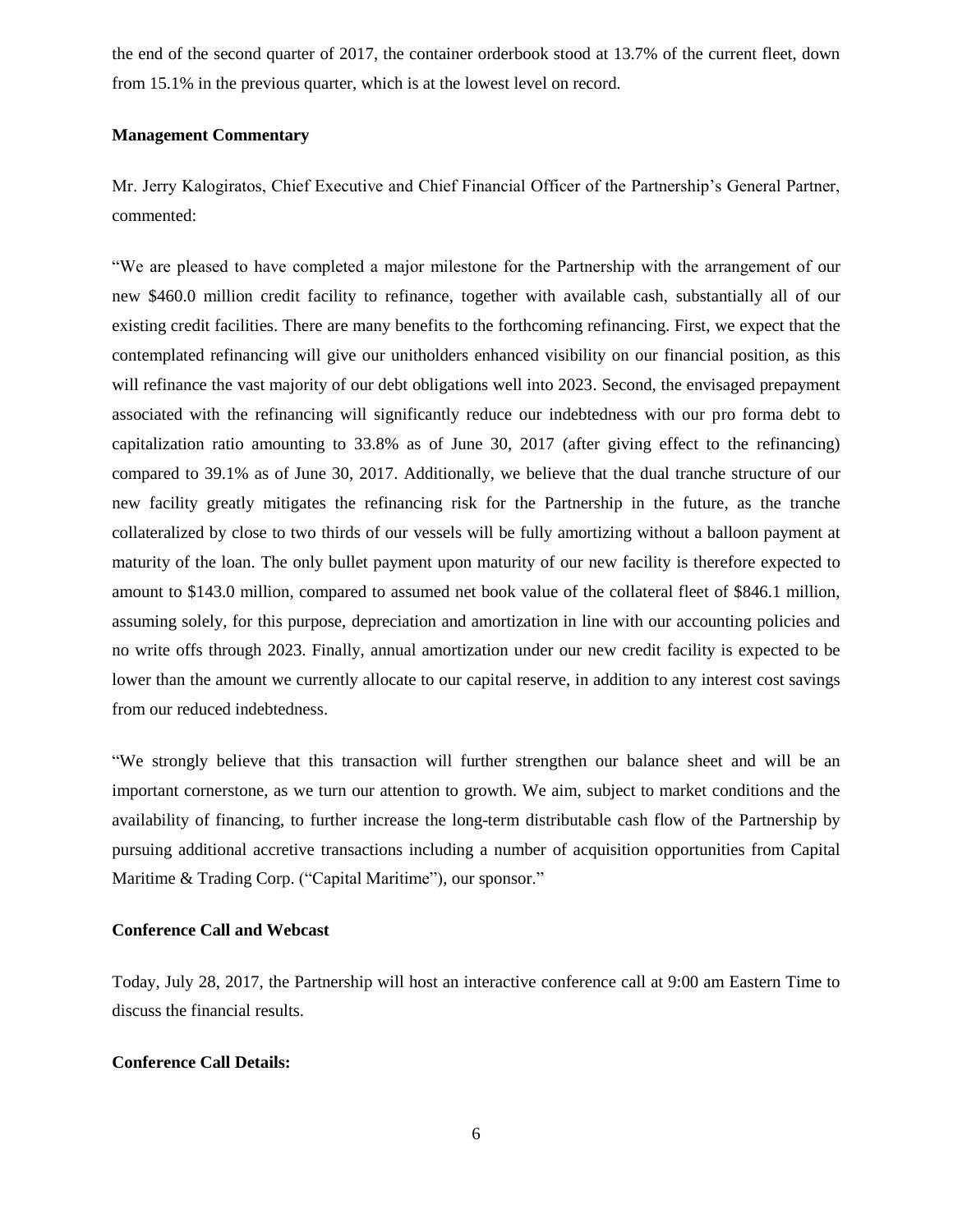Participants should dial into the call 10 minutes before the scheduled time using the following numbers: 1 866 819 7111 (U.S. Toll Free Dial In), 0800 953 0329 (UK Toll Free Dial In) or +44 (0)1452 542 301 (Standard International Dial In). Please quote "Capital Product Partners."

A replay of the conference call will be available until August 4, 2017 by dialing 1 866 247 4222 (U.S. Toll Free Dial In), 0800 953 1533 (UK Toll Free Dial In) or +44 (0)1452 550 000 (Standard International Dial In). Access Code: 69648481#

## **Slides and Audio Webcast**

There will also be a simultaneous live webcast over the Internet, through the Capital Product Partners website, www.capitalpplp.com. Participants to the live webcast should register on the website approximately 10 minutes prior to the start of the webcast.

# **About Capital Product Partners L.P.**

Capital Product Partners L.P. (NASDAQ: CPLP), a Marshall Islands master limited partnership, is an international owner of tanker, container and drybulk vessels. The Partnership currently owns 36 vessels, including twenty-one modern MR (Medium Range) product tankers, four Suezmax crude oil tankers, ten Neo Panamax container vessels and one Capesize bulk carrier. Its vessels trade predominantly under period charters to Cargill International S.A., CMA-CGM S.A., Cosco Bulk Carrier Co. Ltd., CSSA S.A. (Total S.A.), Flota Petrolera Ecuatoriana, Hyundai Merchant Marine Co. Ltd., International Seaways, Inc., Pacific International Lines, Petróleo Brasileiro S.A., Repsol Trading S.A., and Capital Maritime.

For more information about the Partnership, please visit our website: www.capitalpplp.com.

# **Forward-Looking Statements**

The statements in this press release that are not historical facts, including, among other things, our refinancing plans, future debt levels and repayment, assumed net book value, our ability to pursue growth opportunities, our expectations or objectives regarding future distribution amounts, future earnings, our expectations regarding employment of our vessels, redelivery dates and charter rates, fleet growth, market and charter rate expectations, are forward-looking statements (as such term is defined in Section 21E of the Securities Exchange Act of 1934, as amended). These forward-looking statements involve risks and uncertainties that could cause the stated or forecasted results to be materially different from those anticipated. Unless required by law, we expressly disclaim any obligation to update or revise any of these forward-looking statements, whether because of future events, new information, a change in our views or expectations, to conform them to actual results or otherwise. We assume no responsibility for the

7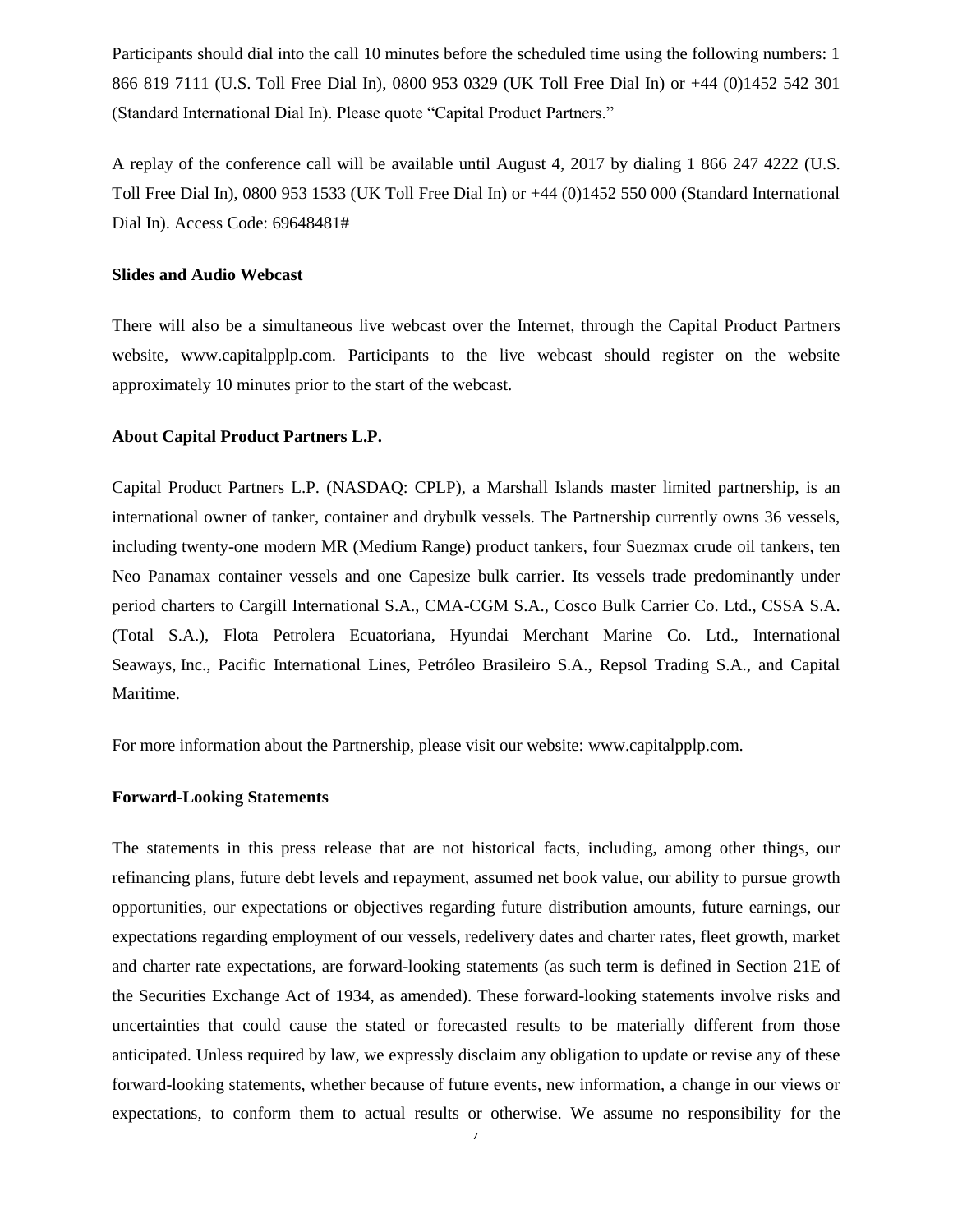accuracy and completeness of the forward-looking statements. We make no prediction or statement about the performance of our units.

# CPLP-F

Contact Details: **Capital GP L.L.C.** Jerry Kalogiratos CEO and CFO Tel. +30 (210) 4584 950 E-mail: j.kalogiratos@capitalpplp.com

**Investor Relations / Media** Nicolas Bornozis Capital Link, Inc. (New York) Tel. +1-212-661-7566 E-mail: cplp@capitallink.com

Source: Capital Product Partners L.P.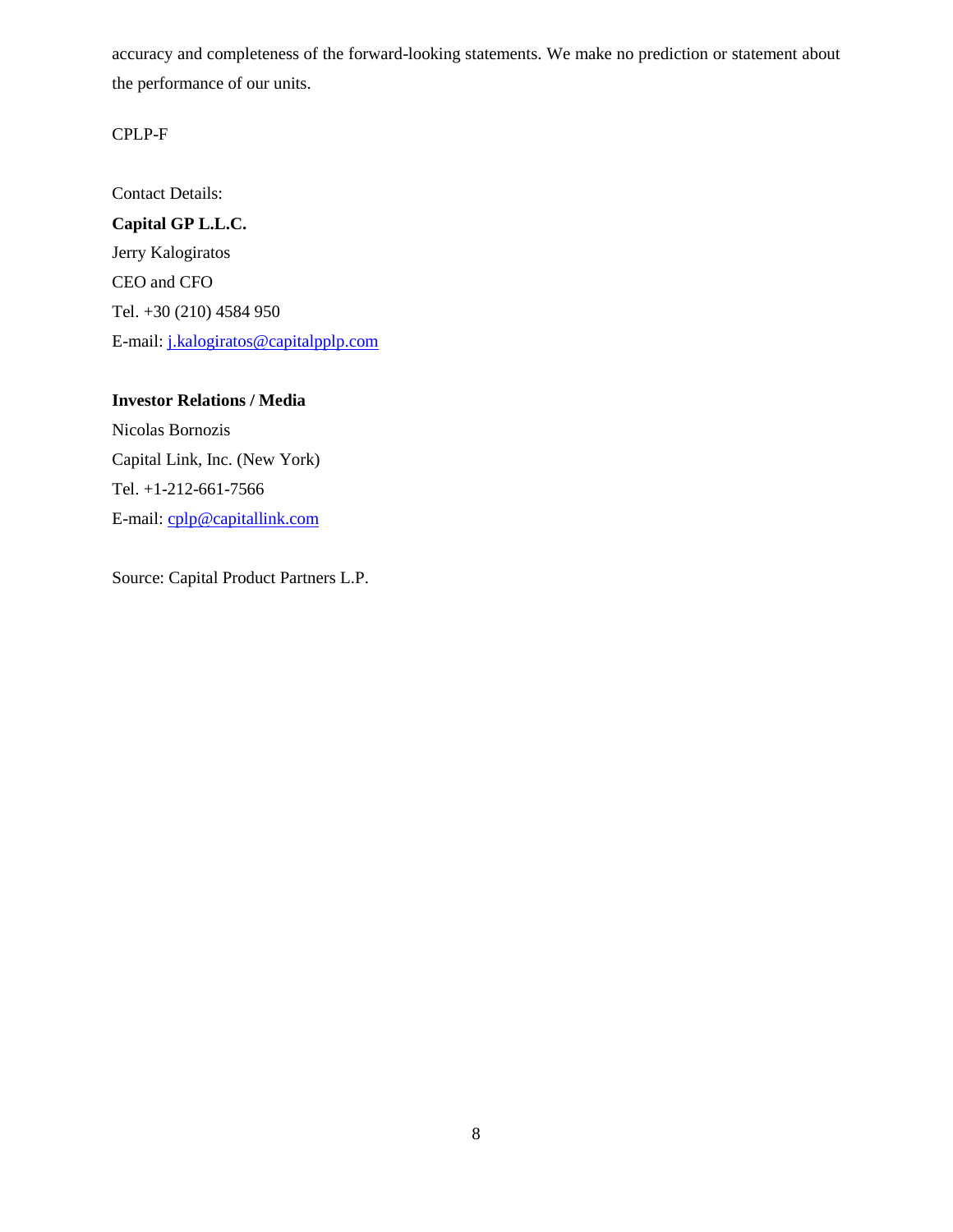#### **Capital Product Partners L.P.**

**Unaudited Condensed Consolidated Statements of Comprehensive Income**

**(In thousands of United States Dollars, except for number of units and earnings per unit)**

|                                                              | For the three-month period<br>ended June 30, |             | For the six-month period |             |  |
|--------------------------------------------------------------|----------------------------------------------|-------------|--------------------------|-------------|--|
|                                                              |                                              |             | ended June 30,           |             |  |
|                                                              | 2017                                         | 2016        | 2017                     | 2016        |  |
| Revenues                                                     | 49,856                                       | 52,419      | 100,164                  | 99,748      |  |
| Revenues – related party                                     | 12,205                                       | 8,485       | 22,167                   | 19,203      |  |
| <b>Total Revenues</b>                                        | 62,061                                       | 60,904      | 122,331                  | 118,951     |  |
| <b>Expenses:</b>                                             |                                              |             |                          |             |  |
| Voyage expenses                                              | 3,537                                        | 2,160       | 5,825                    | 4,012       |  |
| Voyage expenses - related party                              |                                              | 88          |                          | 189         |  |
| Vessel operating expenses                                    | 19,139                                       | 15,972      | 35,984                   | 32,691      |  |
| Vessel operating expenses - related party                    | 2,902                                        | 2,685       | 5,685                    | 5,301       |  |
| General and administrative expenses                          | 1,540                                        | 1,456       | 2,975                    | 2,721       |  |
| Vessel depreciation and amortization                         | 18,544                                       | 17,937      | 37,070                   | 35,390      |  |
| <b>Operating income</b>                                      | 16,399                                       | 20,606      | 34,792                   | 38,647      |  |
| Other income / (expense), net:                               |                                              |             |                          |             |  |
| Interest expense and finance cost                            | (6,709)                                      | (5,962)     | (13,059)                 | (12,059)    |  |
| Interest and other income                                    | 129                                          | 229         | 339                      | 387         |  |
| Total other expense, net                                     | (6,580)                                      | (5,733)     | (12,720)                 | (11,672)    |  |
| Partnership's net income                                     | 9,819                                        | 14,873      | 22,072                   | 26,975      |  |
| Preferred unit holders' interest in Partnership's net income | 2,775                                        | 2,775       | 5,550                    | 5,550       |  |
| General Partner's interest in Partnership's net income       | 136                                          | 241         | 320                      | 426         |  |
| Common unit holders' interest in Partnership's net income    | 6,908                                        | 11,857      | 16,202                   | 20,999      |  |
| Net income per:                                              |                                              |             |                          |             |  |
| • Common unit, basic and diluted                             | \$0.06                                       | \$0.10      | \$0.13                   | \$0.17      |  |
| Weighted-average units outstanding:                          |                                              |             |                          |             |  |
| • Common units, basic and diluted                            | 122,892,517                                  | 119,559,456 | 122,441,607              | 119,559,456 |  |
| <b>Total comprehensive income:</b>                           | 9,819                                        | 14,873      | 22,072                   | 26,975      |  |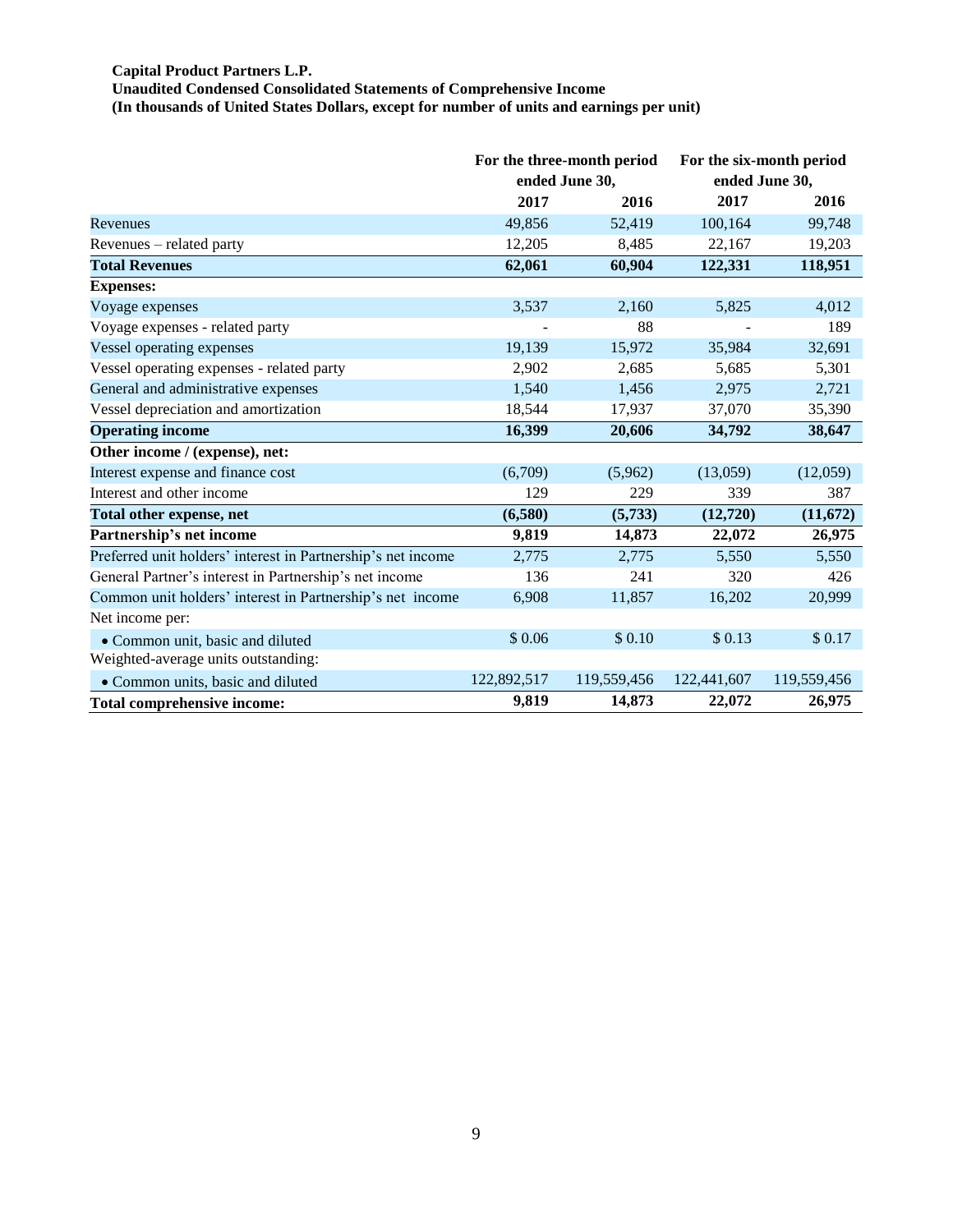## **Capital Product Partners L.P. Unaudited Condensed Consolidated Balance Sheets (In thousands of United States Dollars)**

| <b>Assets</b>                            |                     |                         |
|------------------------------------------|---------------------|-------------------------|
| <b>Current assets</b>                    | As of June 30, 2017 | As of December 31, 2016 |
| Cash and cash equivalents                | 138,302             | 106,678                 |
| Trade accounts receivable, net           | 2,139               | 2,497                   |
| Prepayments and other assets             | 2,611               | 3,943                   |
| Inventories                              | 4,378               | 4,761                   |
| <b>Total current assets</b>              | 147,430             | 117,879                 |
| <b>Fixed assets</b>                      |                     |                         |
| Vessels, net                             | 1,332,986           | 1,367,731               |
| <b>Total fixed assets</b>                | 1,332,986           | 1,367,731               |
| <b>Other non-current assets</b>          |                     |                         |
| Above market acquired charters           | 82,499              | 90,243                  |
| Deferred charges, net                    | 2,773               | 4,154                   |
| Restricted cash                          | 18,000              | 18,000                  |
| Prepayments and other assets             | 1,579               | 598                     |
| <b>Total non-current assets</b>          | 1,437,837           | 1,480,726               |
| <b>Total assets</b>                      | 1,585,267           | 1,598,605               |
| <b>Liabilities and Partners' Capital</b> |                     |                         |
| <b>Current liabilities</b>               |                     |                         |
| Current portion of long-term debt, net   | 96,970              | 39,568                  |
| Trade accounts payable                   | 11,095              | 8,686                   |
| Due to related parties                   | 9,656               | 16,095                  |
| <b>Accrued liabilities</b>               | 7,941               | 7,861                   |
| Deferred revenue, current                | 21,795              | 19,986                  |
| <b>Total current liabilities</b>         | 147,457             | 92,196                  |
| <b>Long-term liabilities</b>             |                     |                         |
| Long-term debt, net                      | 497,011             | 562,619                 |
| Deferred revenue                         | 11,018              | 16,033                  |
| <b>Total long-term liabilities</b>       | 508,029             | 578,652                 |
| <b>Total liabilities</b>                 | 655,486             | 670,848                 |
| Commitments and contingencies            |                     |                         |
| Partners' capital                        | 929,781             | 927,757                 |
| Total liabilities and partners' capital  | 1,585,267           | 1,598,605               |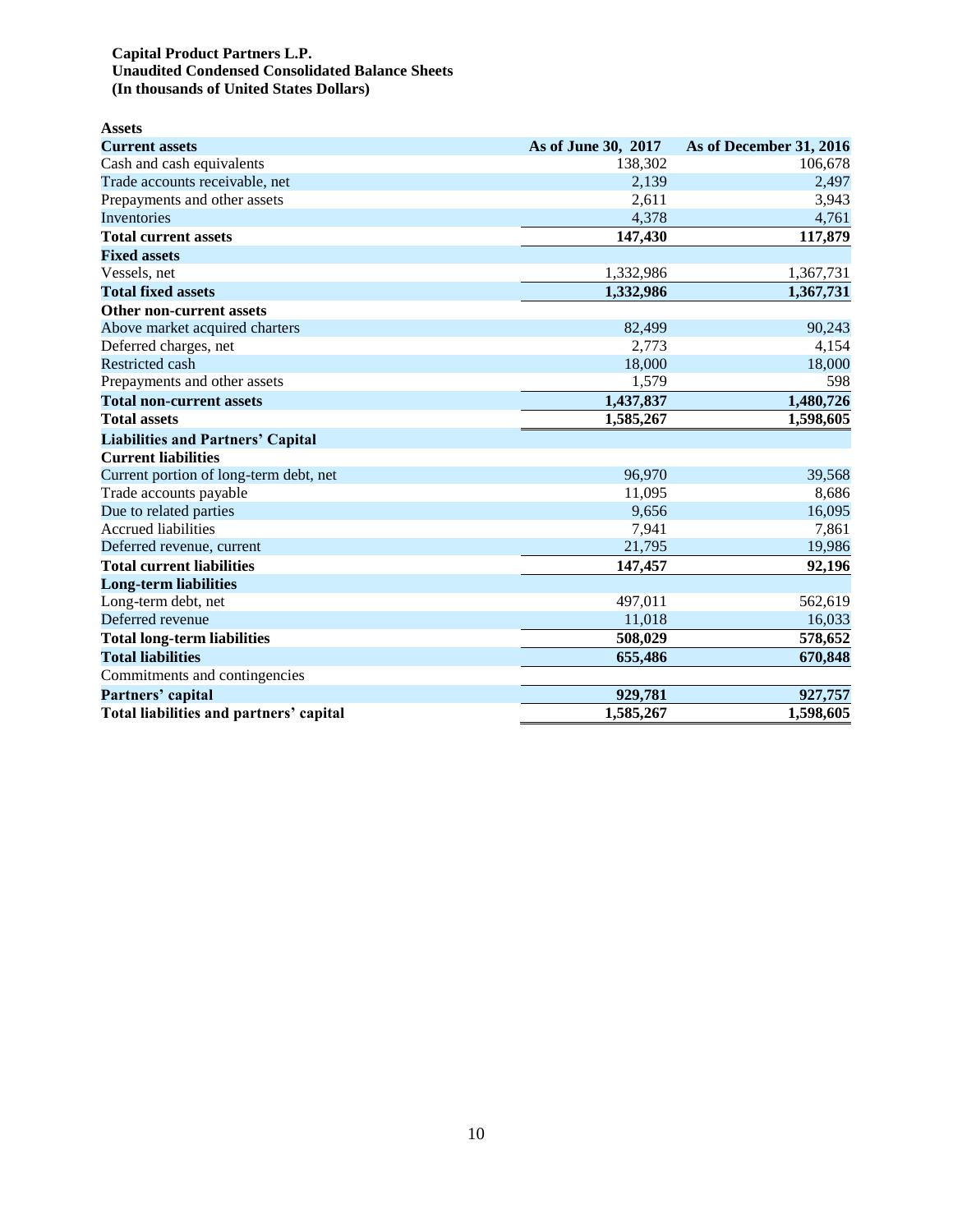## **Capital Product Partners L.P. Unaudited Condensed Consolidated Statements of Cash Flows (In thousands of United States Dollars)**

|                                                                                   |               | For the six-month<br>period ended June 30, |               |           |  |
|-----------------------------------------------------------------------------------|---------------|--------------------------------------------|---------------|-----------|--|
|                                                                                   |               | 2017                                       |               | 2016      |  |
| Cash flows from operating activities:                                             |               |                                            |               |           |  |
| Net income                                                                        |               | 22,072                                     |               | 26,975    |  |
| Adjustments to reconcile net income to net cash provided by operating activities: |               |                                            |               |           |  |
| Vessel depreciation and amortization                                              |               | 37,070                                     |               | 35,390    |  |
| Amortization and write off of deferred financing costs                            |               | 485                                        |               | 773       |  |
| Amortization of above market acquired charters                                    |               | 7,744                                      |               | 7,060     |  |
| Equity compensation expense                                                       |               | 578                                        |               | 525       |  |
| <b>Changes in operating assets and liabilities:</b>                               |               |                                            |               |           |  |
| Trade accounts receivable, net                                                    |               | 358                                        |               | (427)     |  |
| Prepayments and other assets                                                      |               | 351                                        |               | (1, 722)  |  |
| Inventories                                                                       |               | 383                                        |               | (897)     |  |
| Trade accounts payable                                                            |               | 3,511                                      |               | 2,271     |  |
| Due to related parties                                                            |               | (6, 439)                                   |               | (8, 387)  |  |
| <b>Accrued liabilities</b>                                                        |               | 468                                        |               | (77)      |  |
| Deferred revenue                                                                  |               | (3,206)                                    |               | (2,154)   |  |
| Dry-docking costs paid                                                            |               | (1,055)                                    |               | (1,826)   |  |
| Net cash provided by operating activities                                         |               | 62,320                                     |               | 57,504    |  |
| <b>Cash flows from investing activities:</b>                                      |               |                                            |               |           |  |
| Vessel acquisitions and improvements including time charter agreements            |               | (1,386)                                    |               | (74, 038) |  |
| Increase in restricted cash                                                       |               |                                            |               | (500)     |  |
| Net cash used in investing activities                                             |               | (1,386)                                    |               | (74, 538) |  |
| <b>Cash flows from financing activities:</b>                                      |               |                                            |               |           |  |
| Proceeds from issuance of Partnership units                                       |               | 5,120                                      |               |           |  |
| Expenses paid for issuance of Partnership units                                   |               | (120)                                      |               |           |  |
| Proceeds from issuance of long-term debt                                          |               |                                            |               | 35,000    |  |
| Deferred financing costs paid                                                     |               | (14)                                       |               | (89)      |  |
| Payments of long-term debt                                                        |               | (8,677)                                    |               | (8,677)   |  |
| Dividends paid                                                                    |               | (25, 619)                                  |               | (44, 142) |  |
| Net cash used in financing activities                                             |               | (29,310)                                   |               | (17,908)  |  |
| Net increase / (decrease) in cash and cash equivalents                            |               | 31,624                                     |               | (34, 942) |  |
| Cash and cash equivalents at beginning of period                                  |               | 106,678                                    |               | 90,190    |  |
| Cash and cash equivalents at end of period                                        |               | 138,302                                    |               | 55,248    |  |
| <b>Supplemental cash flow information</b>                                         |               |                                            |               |           |  |
| Cash paid for interest                                                            | $\mathcal{S}$ | 12,547                                     | $\mathcal{S}$ | 12,221    |  |
| <b>Non-Cash Investing and Financing Activities</b>                                |               |                                            |               |           |  |
| Offering expenses included in liabilities                                         | \$            | 113                                        | \$            |           |  |
| Capital expenditures included in liabilities                                      | \$            | 941                                        | \$            | 613       |  |
| Capitalized dry docking costs included in liabilities                             | \$            | 86                                         | \$            | 1,354     |  |